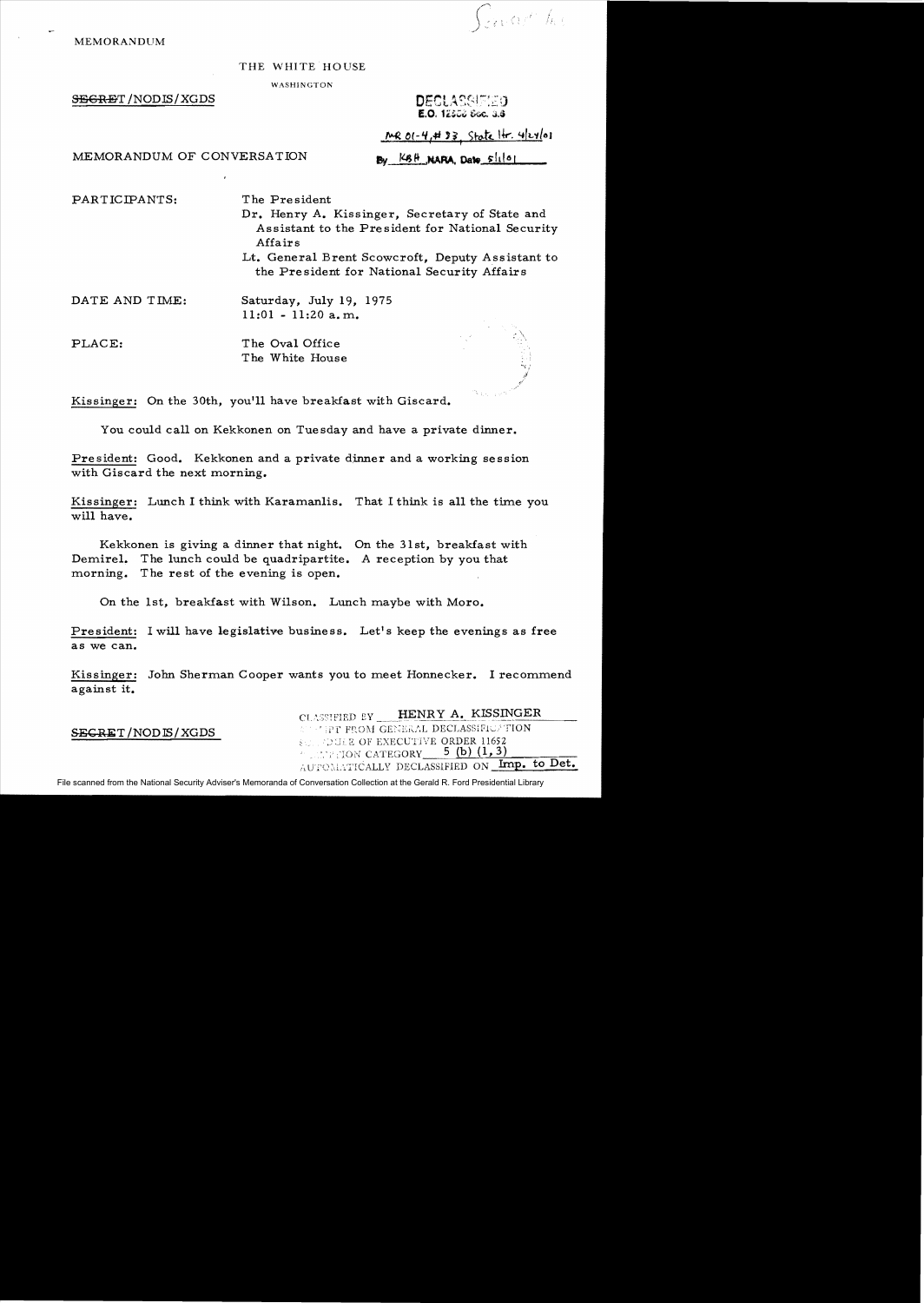## $S_{\text{ECRBF}}$ /NODIS/XGDS 2.

Pre sident: How about Portugal and the CSCE?

Kissinger: There are some who say we shouldn't go because of Portugal. We did Portugal ourselves. H we can't keep a country west of the line to stay with us, that is our problem.